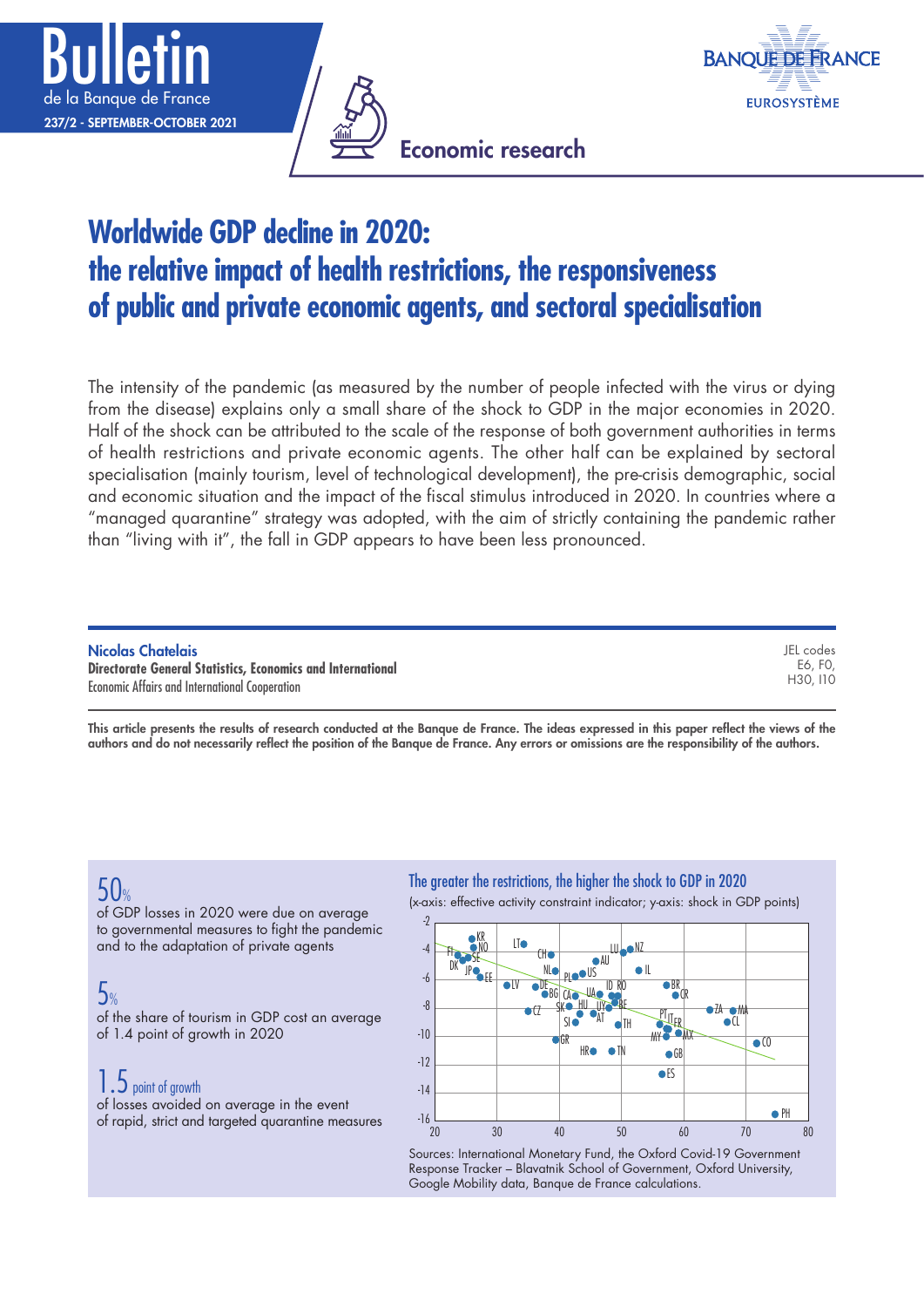





### **1 GDP declined in 2020 with differences in magnitude across countries**

This paper studies the impact of the Covid-19 health crisis on economic growth in 2020 using a very large sample of countries (see Table A in the Appendix) from the Organisation for Economic Co‑operation and Development (OECD). In order to assess the magnitude of the shock, we calculate the difference between actual GDP growth in 2020 and its forecast by the International Monetary Fund (IMF)1 in the *World Economic Outlook* (WEO) of October 2019. Using the difference between actual and forecast growth enables us to take account of the differences in both potential growth and the positioning of countries in the business cycle. Consider the examples of Italy and the Philippines, both of which experienced a decline in GDP of comparable magnitude (–8.9% and –9.3%, respectively, in 2020). However, the Philippines was on a much higher growth trajectory than Italy before the Covid‑19 crisis. This was reflected in the October 2019 WEO forecast where the IMF had forecasted a 6.2% rise in GDP in the Philippines in 2020, compared with only 0.5% in Italy. With this correction, we obtain a GDP shock of 15.5 pp in the Philippines, against 9.4 pp in Italy.

The magnitude of the shock to GDP proved to be uneven across countries. Chart 2 shows that South Korea suffered

1 The IMF forecasts were in line with those of other institutions such as the OECD or Consensus Forecasts.

a smaller shock in 2020 than other countries, notably in Europe. In particular, the loss of GDP amounted to 8.1 pp in the euro area in 2020, compared with 5.6 pp in the United States. However, the intensity of the epidemic seems to explain only a very small share of the decline in activity. Thus, according to Chart 2, France, Italy, Spain and Sweden show the same prevalence at the end of 2020 (around 40 cases per thousand inhabitants), but the growth shock observed ranges from –4.4 pp for Sweden to almost –12.7 pp for Spain. In addition, the distribution of GDP losses in 2020 is very wide and essentially linked to the fall in GDP in the second quarter (see Chart 1).

#### C1 Impact of the decline in GDP in Q2 2020 on GDP in 2020 (x‑axis: quarterly change in GDP in Q2 2020 in %; y‑axis: shock in GDP points)



Sources: International Monetary Fund, national sources, Banque de France calculations.

#### C2 Relationship between the number of Covid cases and the shock to GDP in 2020

(x‑axis: number of Covid cases per thousand inhabitants; y‑axis: shock in GDP points)



Sources: International Monetary Fund, John Hopkins University, Banque de France calculations. Notes: The ISO code/country name correspondence is available in the Appendix. There is no relationship between the number of Covid cases and the size of the impact on GDP.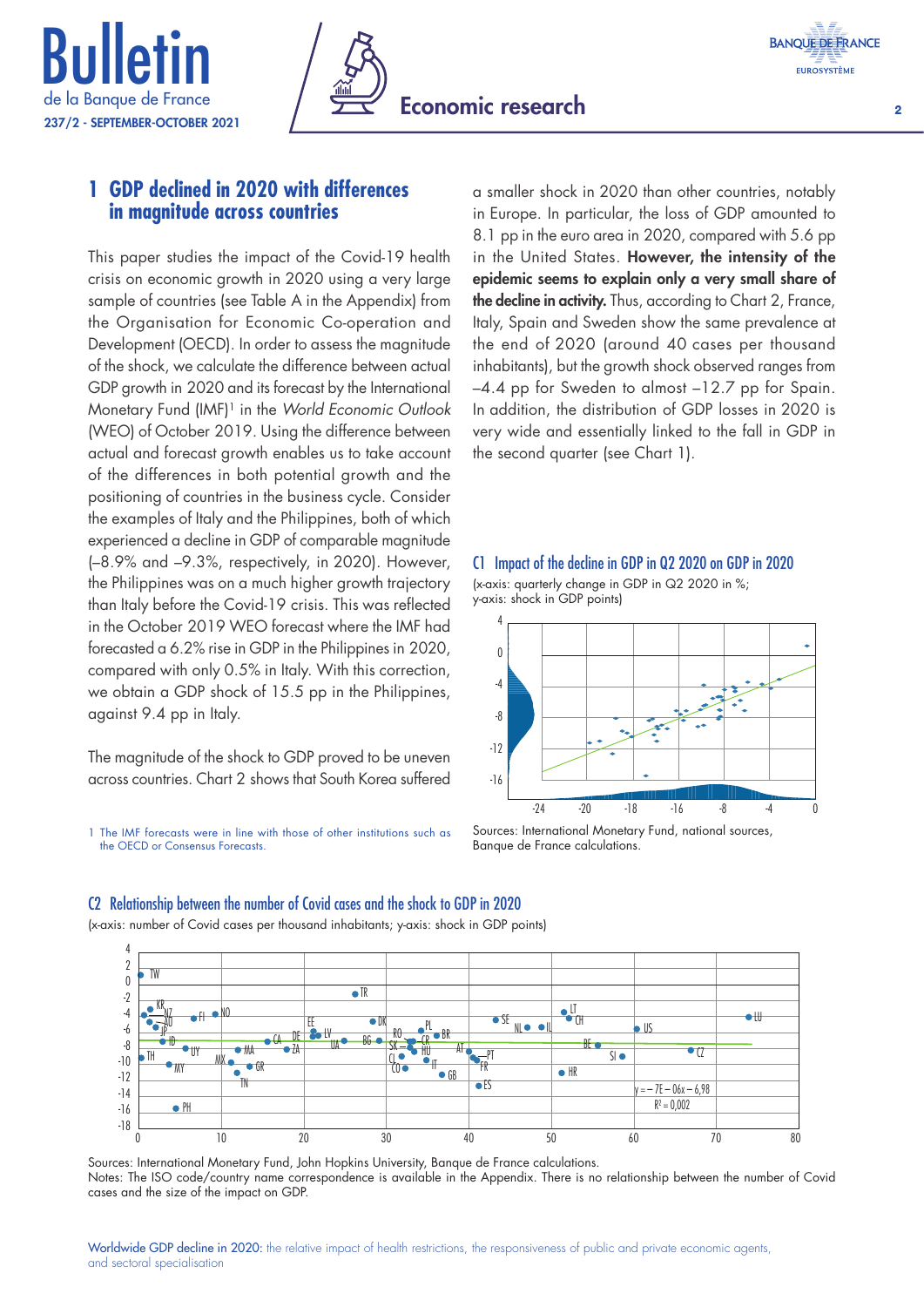





### **2 The response of public and private agents could explain 50% of the shock to GDP observed in 2020**

A multitude of factors explain the loss of GDP in 2020. First, we look at the univariate relationship (regressions that consider each of the explanatory variables one by one) between, on the one hand, our measure of the shock to GDP in 2020 and, on the other, 85 candidate variables (see table B in the appendix), grouped into seven categories:

- 1. Structural macroeconomic characteristics: a priori, countries that are highly dependent on the tourism/ leisure sector or on private consumption should be more affected by border closures and the closure of shops and leisure facilities. The geographical concentration of value added (VA) may also have had a negative impact on GDP.
- 2. Level of development, demographics and health: a priori, countries with a high share of fragile population (elderly, smokers, diabetics, people exposed to cardiovascular diseases) will be inclined to put in place stricter measures to protect them, which could have a negative impact on GDP. Good demographic and health indicators (life expectancy, human development index, number of available hospital beds) could contribute to mitigating the health crisis. Conversely, the high population density could increase the circulation of the virus.
- **3. Fiscal responses:** the expected sign of the fiscal response is ambiguous. On the one hand, countries having been affected by the largest shock are most likely to have put in place the strongest support measures. On the other hand, it is also possible that some countries reacted to a lesser extent, especially given their limited fiscal space, thus experiencing larger GDP declines. Finally, the size of the fiscal response may itself depend on the strategy for dealing

with the pandemic. Several fiscal support measures are tested: those that have an impact on the budget balance in 2020 (through the change in the primary balance), but also those that are broader by integrating cash measures (such as tax deferrals) that do not have an impact on the balance2 in 2020, or recapitalisation measures. Finally, we include automatic stabilisers in these discretionary measures.

### 4. Response of authorities and economic agents: in order to take into account the impact of the measures taken to fight the pandemic on the economy, we first construct an effective activity constraint index (EACI) which represents the combination of "official" (or "de jure") restriction measures and de facto constraints measured through mobility data. This indicator aims to capture the actual measures taken by governments through different components of the Oxford Stringency Index and their impact on travel as measured using Google Mobility data. These will also reflect the impact of the Covid-19 crisis on people's behaviour without necessarily being constrained by prior government intervention. The higher the EACI in 2020, the greater the cost to the economy. We then seek to capture the impact of different strategies (Baker et al., 2020) for fighting the pandemic. We choose two relatively opposite strategies: the "managed quarantine" strategy where all possible actions are taken to contain the pandemic (e.g. China, Taiwan, Australia, New Zealand, Norway, Iceland, Vietnam, Pacific Islands, etc.) and the "mitigation" strategy where actions are taken sequentially and aimed at significantly reducing the number of cases, smoothing the peak, preventing hospital overcrowding and protecting the most vulnerable (the majority of developed countries). We look at whether countries that were impacted by the pandemic at a later stage were able to benefit from a learning effect. Finally, we test whether good governance3 and its corollary on household and business confidence had a positive impact on GDP.

3 The governance index is constructed according to the methodology of Demertzis and Raposo (2018); see note b) on page 13, Table Tb.

<sup>2</sup> The budget balance, which is the financing capacity/need of general government, is the difference between government receipts and expenditure. The latter mainly includes intermediate consumption, compensation of employees, social benefits, subsidies and other transfers to households and companies, interest expenses and gross fixed capital formation. Thus, acquisitions of financial assets (nationalisation or recapitalisation of companies for example) are not recorded as government expenditure.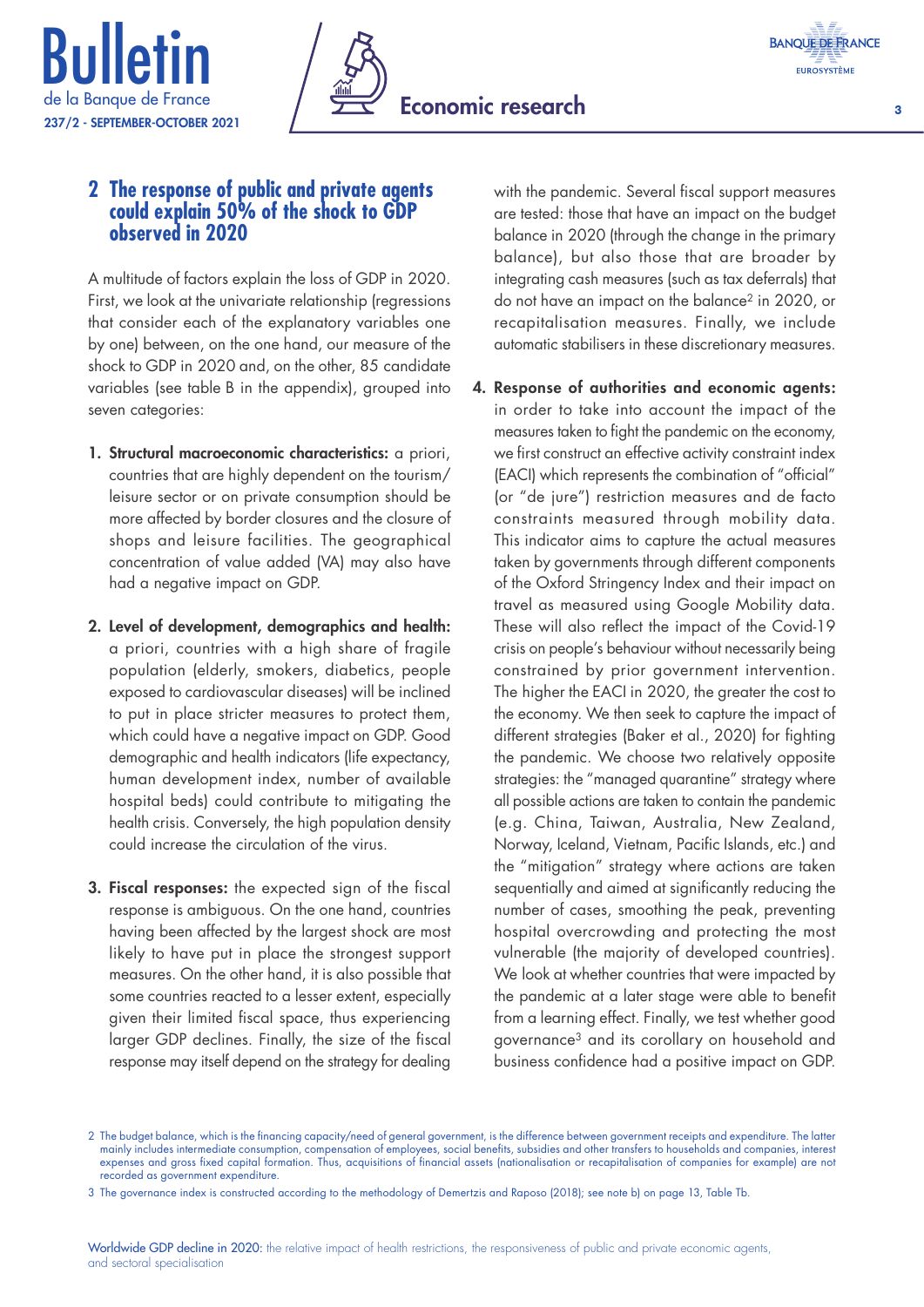





- 5. Degree of intensity of the pandemic: are the countries that experienced the greatest decline in GDP in 2020 those that were the most affected by the epidemic (rate of positive cases, total number of cases or deaths per capita, number of deaths per available hospital bed)?
- 6. Technological development: a high degree of technological development (considerable weight of e‑business, good development of the Internet network, high number of teleworking jobs already in place before the crisis, large share of sectors where teleworking is rapidly operational, weight of new information and communication technologies – NICTs), should help mitigate the impact of lockdown measures.
- 7. State of the economy before the crisis: the countries that entered the crisis with better economic fundamentals (positive output gap, positive savings, low unemployment rate, growth accumulated over the last few years, etc.) should be able to better manage the loss of income resulting from the interruption of activity during lockdown. Conversely, countries with limited fiscal space (high government debt to GDP or government debt to tax revenue, negative public balance) may experience a larger fall in GDP given their limited capacity to implement fiscal stimulus.

The results of the estimations from step 1 (see Chart 3 and box) show that the measures of activity constraint (EACI) could explain 50% of the losses in GDP in 2020. Thus, countries having strongly constrained activity, such as Spain, the United Kingdom, France and Italy, suffered a greater shock to GDP than countries having less constrained activity, such as the countries of northern Europe, South Korea and Japan.

In order to refine our results, we looked for combinations of variables that would enable us to identify the most significant and discriminating factors to explain the falls in GDP in 2020. We therefore estimated several thousand equations in order to find the best combinations of variables and obtain a good stability of the estimated coefficients. Applying the estimated average coefficients to the distribution of the selected explanatory variables, we found that the difference in the level of the EACI between a country in the first quartile (Q1) of the

distribution (Switzerland) and a country in the third quartile (Q3, the United Kingdom or Spain) could explain a 1.6 percentage point difference in GDP losses (see Chart 4).





Sources: International Monetary Fund, the Oxford Covid‑19 Government Response Tracker – Blavatnik School of Government, Oxford University, Google Mobility data, Banque de France calculations.

#### C4 Difference in GDP impact in 2020

(difference in GDP impact between a country in the first quartile and a country in the third quartile of the distribution of each selected explanatory variable)



Source: Banque de France estimates.

Note: In the second quarter, the difference in the level of the EACI between the country in the first quartile (Switzerland) and the country in the third quartile (United Kingdom or Spain) implies a 1.6 point higher loss of GDP for the latter.

a) Level of the Oxford Stringency Index on the day the number of cases exceeds 100 in country *i*.

b) New information and communication technologies.

c) Fiscal measures (excluding guarantees).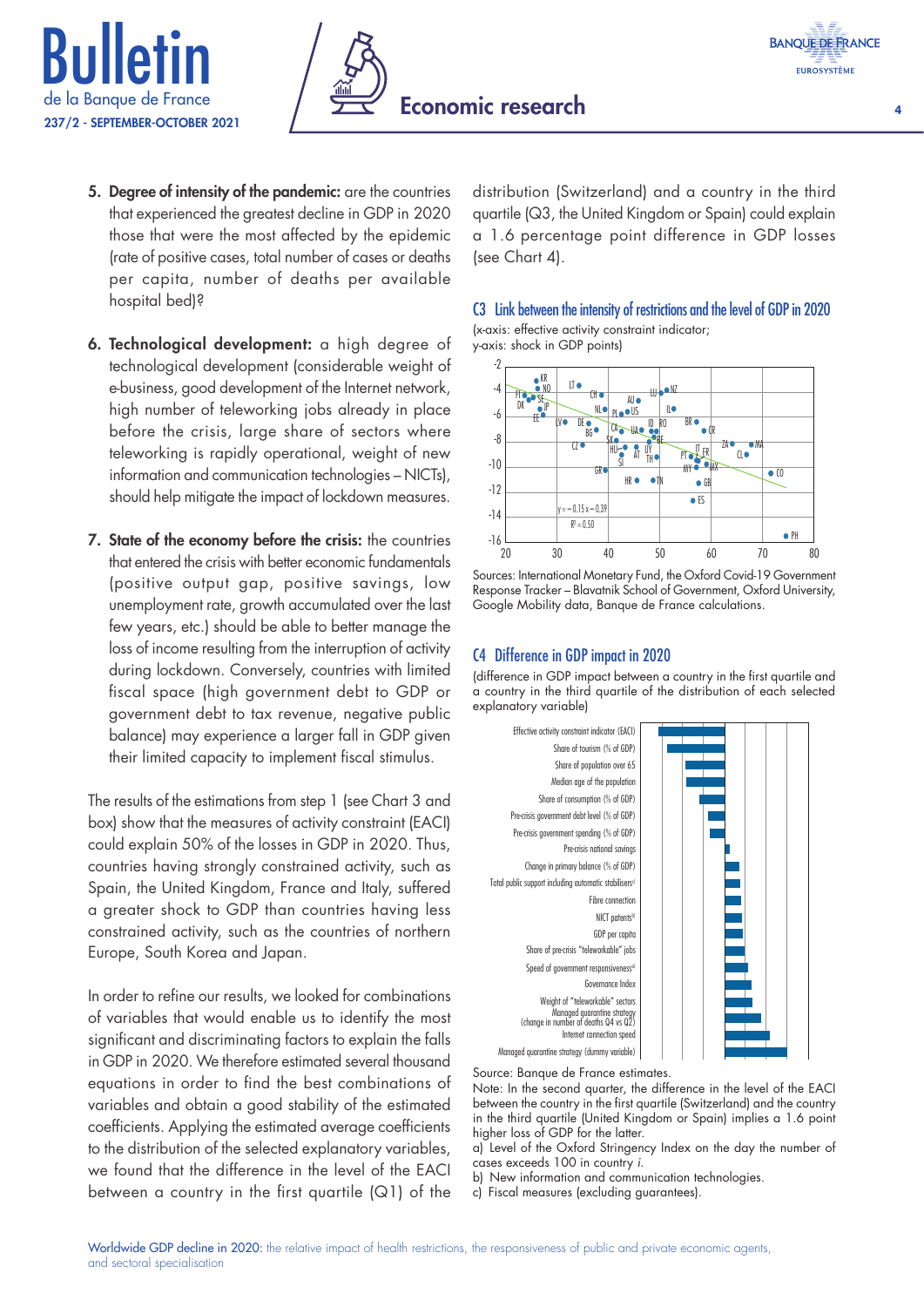



#### **BOX**

#### Estimation methodology

In order to explain the divergence in GDP losses across countries, the following cross-sectional equation is estimated:

$$
Y_i = c + \beta X_i + \mu_i \tag{1}
$$

where Y is the measure of GDP loss of country *i* in 2020 and X is a vector of *k* variables reflecting the characteristics of economy *i* along different dimensions and *μi* the residuals. Two econometric challenges emerge: (i) the large number of potential explanatory factors and their correlation; and (ii) the absence of an a priori "true" statistical model to be tested. With an unknown true model, there are a large number of possible independent variables. Depending on the model selection procedure, the conclusions may vary considerably. We proceed in two stages:<sup>1</sup>

• Stage 1: based on the univariate results, we select the effective activity constraint indicator (EACI) as the main explanatory variable (pivotal variable) and estimate bivariate equation (1) with the 832 remaining variables using three econometric methods (Ordinary Least Squares – OLS; Robust Least Squares; Least Absolute Shrinkage and Selection Operator - Lasso<sup>3</sup>):

$$
Y_i = c + \alpha.EACI_i + \beta.X_i + \mu_i
$$

At the end of this stage, it appears that the share of tourism in the economy is an important factor in explaining the fall in GDP.

• Stage 2: we use the share of tourism as a second pivotal explanatory variable and estimate a model containing three to five variables in a sequential manner with (i) a third explanatory variable; (ii) models combining the addition of two explanatory variables; (iii) models combining the addition of three explanatory variables:

$$
Y_i = c + a. EACI_i + \gamma. \text{Tourism}_i + \beta X_i + \mu_i
$$

For each of the three sequences, we rank each equation by the share of variance explained (R<sup>2</sup>) and use only those that explain two‑thirds of the GDP loss. The estimated average coefficients correspond to a weighted average of R<sup>2</sup> and are relatively non-volatile.

Despite the large number of variables, the estimates may suffer from omitted variable bias and in the absence of a country fixed effect, it is not possible to control for "structural" country effects. In particular, the countries affected in the second quarter will see their GDP in 2020 fall more significantly than countries affected in the fourth quarter.

<sup>1</sup> A variable selection method with a 5-variable combinatorial search routine among the 85 variables with the highest R<sup>2</sup> confirms the choice of the EACI as a pivotal variable.

<sup>2</sup> We do not include the Oxford Stringency Index, which is already used in the construction of the EACI.

<sup>3</sup> The penalised model approach addresses the problem of multicollinearity between variables in situations where all the variables are kept. With the Lasso method, it is possible to select one variable from a group of correlated variables, the one most related to the target, masking the influence of the others. Penalisation enables us to automatically eliminate the variables considered irrelevant, and this method is particularly suitable for problems where the number of explanatory variables is high (in relation to the number of events) or in the case of collinearity. The Lasso method uses the L1 standard corresponding to the Manhattan standard (distance that corresponds to a right-angle move on a checkerboard as opposed to a Euclidean distance that corresponds to a straight-line move)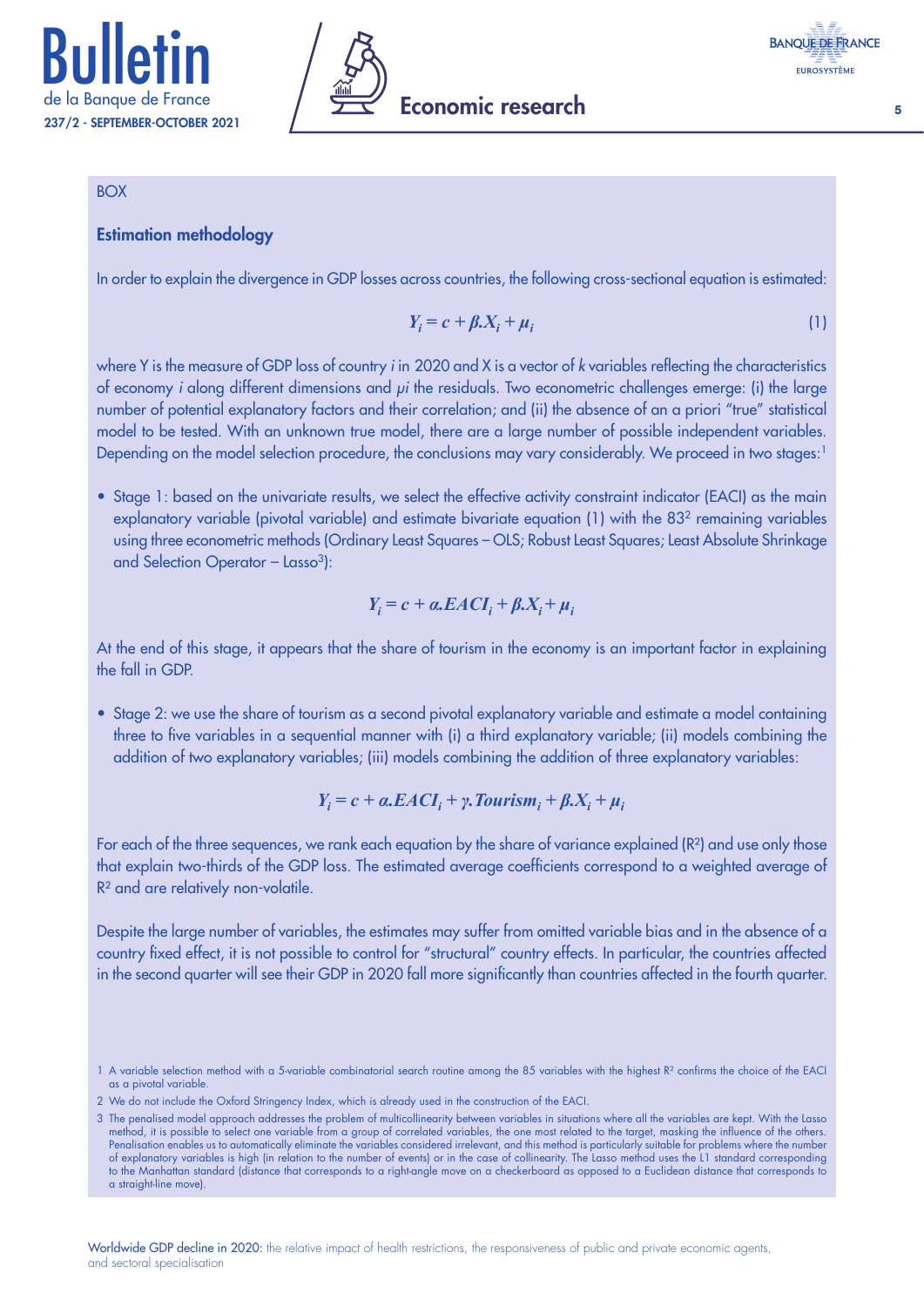





### **3 The countries' sectoral specialisation partly explains the remaining disparities in GDP losses**

Sectoral specialisation and the structure of the economy (share of tourism and/or consumption) also play an important role, since the countries most dependent on tourism experienced the greatest losses in GDP in 2020. Thus, the difference in dependence on tourism implies an additional loss of 1.4 percentage points (see Chart 4 above).

A "healthy" economy before the pandemic (growth, output gap, unemployment rate, public finances, etc.) helped to mitigate the shock. On the contrary, limited fiscal space led to larger declines in GDP. High levels of government spending or government debt before the crisis appear to have been a handicap, as they resulted in a difference between a country in the first quartile and a country in the third quartile of respectively 1.3 and 0.2 percentage points (see Chart 4). Finally, the structure of the population (share of the population aged over 65, median age) also explains the difference in shock impacts between countries.

Conversely, three factors appear to have limited the shock. First, the fiscal stimulus (with an impact on the 2020 balance and total measures) limited the impact of the lockdown by around 0.4 pp between a country in the first quartile and a country in the third quartile (see Chart 4). The relatively low coefficient of the fiscal stimulus can be explained by:

- the sharp rise in the savings rate linked to supply constraints (closure of shops during lockdown) but also to uncertainty which led to a fall in consumption;
- support to low‑income households, which raised consumer spending, but the latter had few positive externalities on the firms most affected by the Covid‑19 shock, thus mitigating its effects on employment (Chetty et al., 2020). These results suggest that traditional macroeconomic tools – which stimulate

aggregate demand or provide liquidity to firms – are less able to restore employment when consumer spending is constrained by health measures that reduce its multipliers;

• the choice of strategy for fighting the pandemic may have an impact on the GDP shock and hence on the size of the fiscal stimulus (Hosny, 2021), thus altering the econometric relationship. Hosny finds that a faster and more targeted lockdown was associated with weaker fiscal responses.

The quality of the country's governance also appears to be an important factor in limiting the impact of the fight against the pandemic. Indeed, strict compliance with instructions and constraints by private agents helps to limit the spread of the virus. In particular, the "managed quarantine" strategy produced better economic results than the "live with it" strategy: by choosing the "managed quarantine" strategy, governments were able to strongly mitigate the economic shock (to the tune of 0.9 to 1.5 percentage points depending on the measure chosen). Furthermore, the speed of governments' responsiveness4 (in terms of health measures) linked to their instantaneous response may have slightly attenuated the negative impact of lockdown measures (by around 0.6 percentage point); good governance is also associated with a lower loss (0.6 pp). These results are consistent with those found in other studies (Aghion et al., 2021).

Lastly, the degree of technological development (Internet network and speed, development of e‑commerce, development of teleworking, share of "teleworkable" jobs) is also a factor of discrimination between countries that have mitigated the shock. In particular, the difference in the economy's ability to adapt through the propensity to have recourse to teleworking (share of so‑called "teleworkable" jobs before the crisis) and the weight of sectors where teleworking is relatively easy to implement rapidly also played an important role in limiting the loss of GDP (respectively 0.5 pp and 0.7 pp). Financial health (national savings) appears to be a discriminating

<sup>4</sup> Rapidly implemented health measures may have mitigated losses if they led to a more rapid easing of constraints. The two measures of "responsiveness" chosen are the level of the Oxford Stringency Index on the day the number of cases exceeds 100 in country *i*; and the level of the Oxford Stringency Index on the day the number of cases exceeds 100 in country *i* weighted by the number of days since 28 January 2021 (the day China exceeded 100,000 cases), which is supposed to capture the learning effect for countries affected later.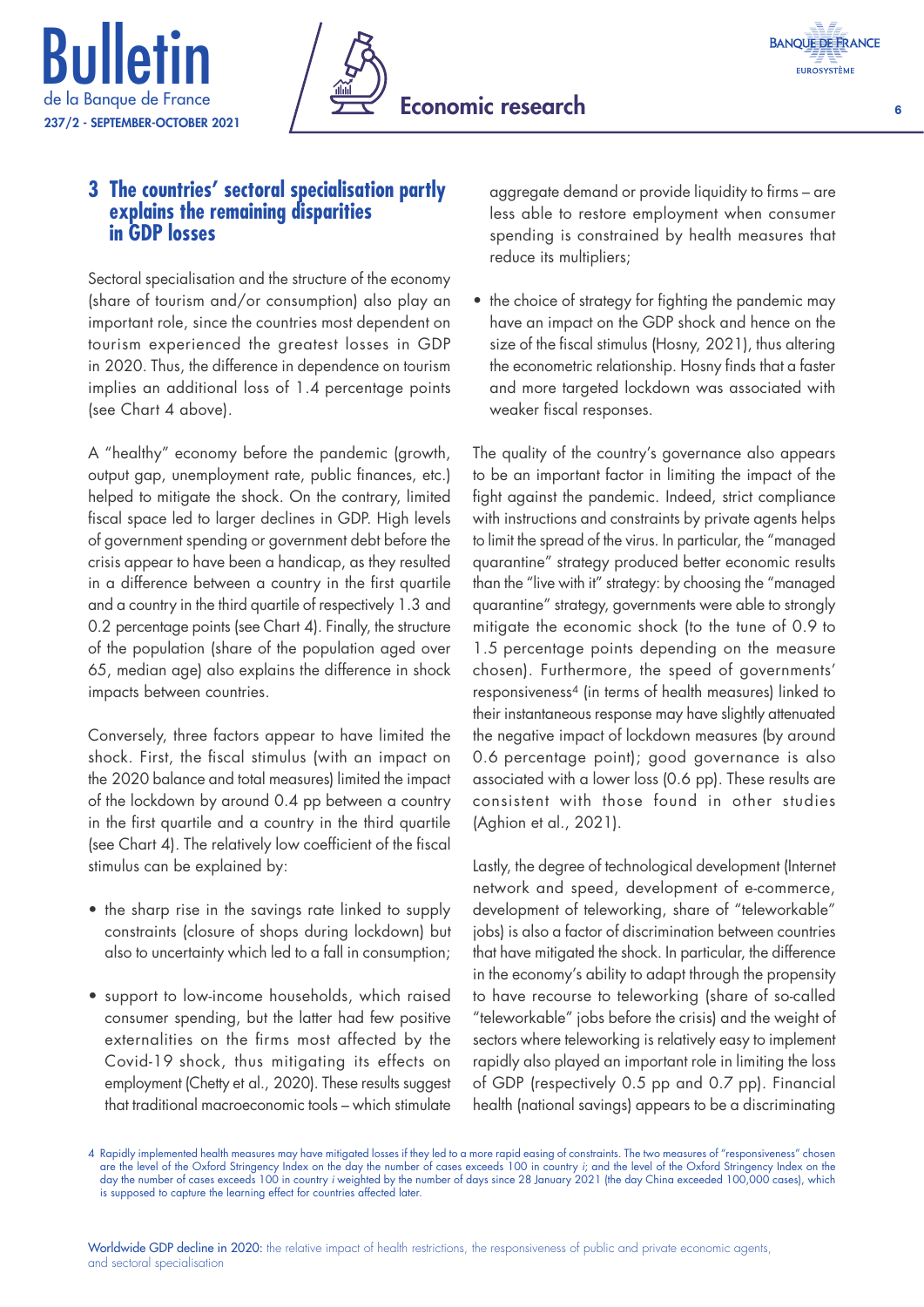





factor between countries, albeit of limited magnitude (0.1 pp), as is the level of wealth (0.4 pp).

Our results are in line with the work of the IMF (Furceri et al., 2020; Hosny 2021), Kochańczyk and Lipniacki (2021) and Sapir (2020). Contrary to expectations, the intensity of the pandemic (number of cases or deaths) had no direct impact on GDP. In addition, the deterioration in household and business confidence did not have a differentiated effect on GDP, nor did the geographical concentration of the population or economic activity. Finally, while the proportion of elderly people in the population is associated with a greater decline in GDP,

this is not the case for the high share of the so-called fragile population. On the other hand, hospital capacity<sup>5</sup> (number of beds per capita) had an impact on the GDP shock.

Finally, the shock to GDP in 2020 was less strong in the United States than in Europe. At least 80% of the difference can be explained by non‑fiscal factors (see *Eco Notepad* post No. 229). The stronger Covid-19 induced constraints on activity in Europe, and more particularly in France, Italy and Spain, would explain more than 40% of the divergence with the United States. This factor is amplified by the difference in sectoral specialisation (exposure to tourism).

5 This variable is probably not the best approximation, the real constraint being the capacity of intensive care units, but data for the whole panel are not available.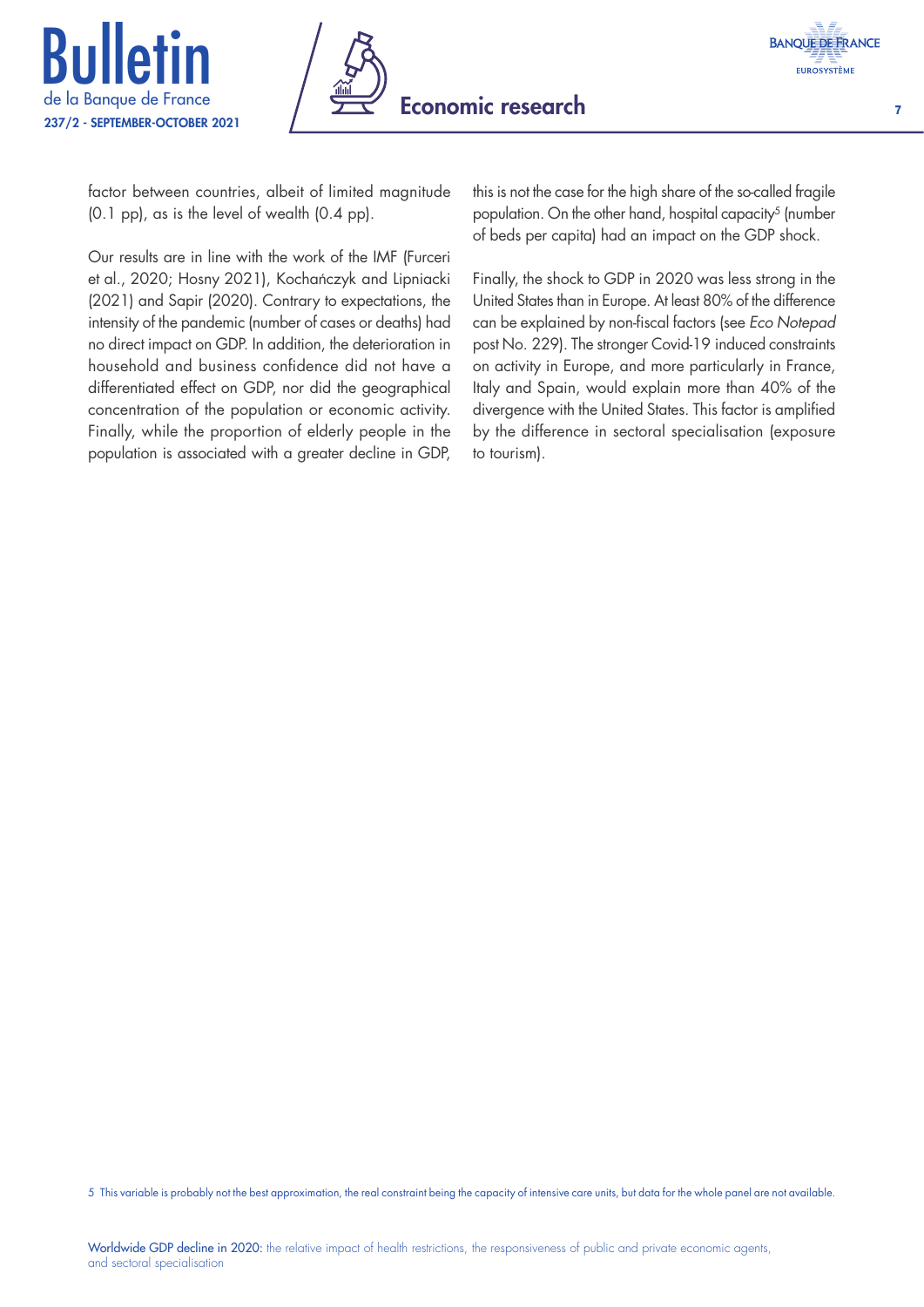



## **References**

#### Aghion (P.), Artus (P.), Kickbusch (I.), Lazarus (J. V.), Oliu Barton (M.), Pradelski (B. S. R.), Sridhar (D.) and Vanderslott (S.) (2021)

"SARS CoV 2 elimination, not mitigation, creates best outcomes for health, the economy, and civils liberties", *The Lancet*, 28 April.

#### Baker (M. G.), Blakely (T.) and Wilson (N.) (2020)

"Elimination could be the optimal response strategy for Covid‑19 and other emerging pandemic diseases", *British Medical Journal 2020:371:m4907*, December.

#### Chetty (R.), Friedman (J.), Hendren (N.) and Stepner (M.) (2020)

"The economic impacts of Covid‑19: evidence from a new public database built using private sector data", *NBER Working Paper*, No. 27431, November.

#### Chudik (A.), Mohaddes (K.) and Raissi (M.) (2021)

"Covid‑19 fiscal support and its effectiveness", *Centre for Applied Macroeconomic Analysis, CAMA Working Papers*, No. 2021 28, Crawford School of Public Policy, The Australian National University.

#### Demertzis (M.) and Raposo (I. G.) (2018)

"Structural reforms 0.0 – the case for strengthening institutions", *Bruegel Blog*, 3 May.

#### Furceri (D.), Ganslmeier (M.), Ostry (J. D.) and Yang (N.) (2021)

"Initial output losses from the Covid‑19 pandemic: robust determinants", *CEPR Discussion paper*, No. DP15892, March.

#### Hosny (A.) (2021)

"The sooner (and the smarter), the better: Covid‑19 containment measures and fiscal responses", *IMF Working Paper*, No. 2021/065, March.

#### Kochańczyk (M.) and Lipniacki (T.) (2021)

"Pareto based evaluation of national responses to Covid‑19 pandemic shows that saving lives and protecting economy are non trade off objectives", *Nature, Scientific Reports* 11, No. 2425, January.

#### Sapir (A.) (2020)

"Why has Covid‑19 hit different European Union economies so differently?", *Bruegel Policy Contribution*, issue No. 18, September.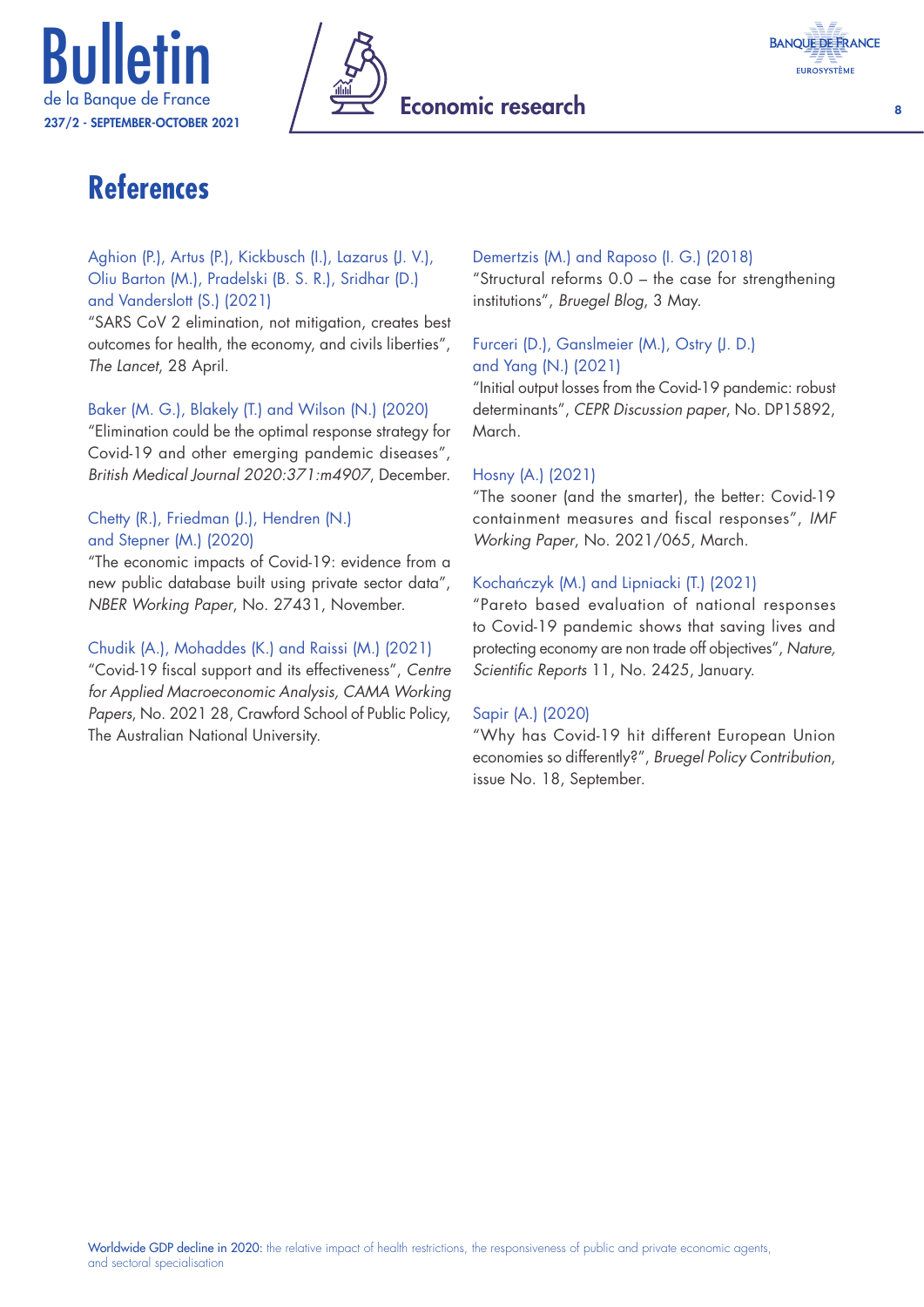



## **Appendix**

#### TA List of countries in the panel

| AU        | Australia      | DK        | Denmark        | JP  | Japan              | PT        | Portugal             |
|-----------|----------------|-----------|----------------|-----|--------------------|-----------|----------------------|
| AT        | Austria        | ES        | Spain          | KR  | South Korea        | RO        | Romania              |
| BE        | Belgium        | EE        | Estonia        | LT  | Lithuania          | SK        | Slovakia             |
| ВG        | Bulgaria       | FI.       | Finland        | LU  | Luxembourg         | SI        | Slovenia             |
| ВO        | Bolivia        | FR        | France         | LV  | Latvia             | <b>SE</b> | Sweden               |
| <b>BR</b> | Brazil         | GВ        | United Kingdom | ΜA  | Morocco            | TH        | Thailand             |
| СA        | Canada         | <b>GR</b> | Greece         | МX  | Mexico             | TΝ        | Tunisia              |
| СH        | Switzerland    | HR        | Croatia        | MΥ  | Malaysia           | TR        | Turkey               |
| CL        | Chili          | HU        | Hungary        | NL  | <b>Netherlands</b> | TW        | Taiwan               |
| CO        | Colombia       | ID        | Indonesia      | ΝO  | Norway             | UA        | Ukraine              |
| CR.       | Costa Rica     | IE        | Ireland        | NZ. | New Zealand        | UY        | Uruguay              |
| CZ        | Czech Republic | IL        | Israel         | PH  | Philippines        | US        | <b>United States</b> |
| DE        | Germany        | ΙT        | Italy          | PL  | Poland             | ZΑ        | South Africa         |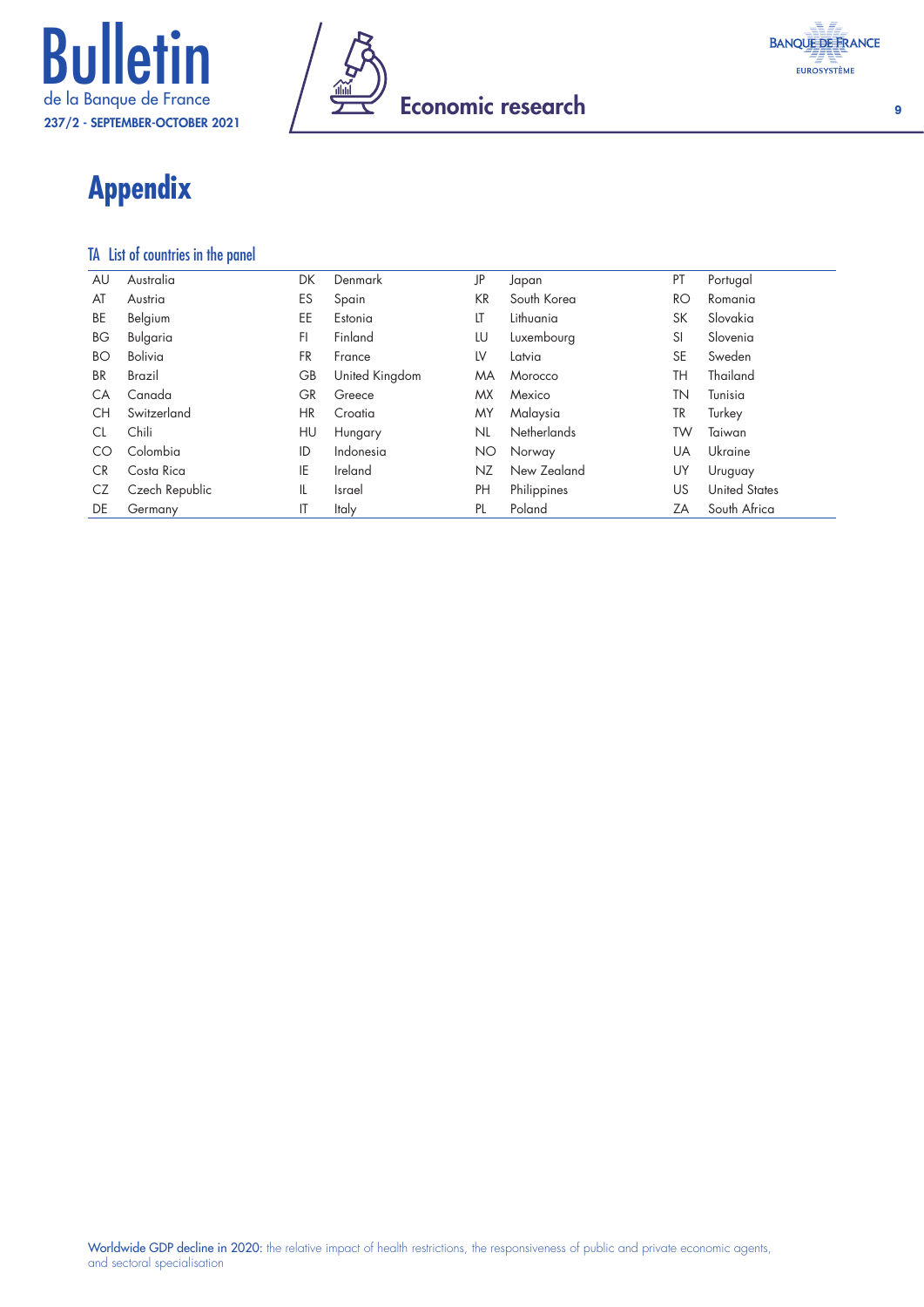





#### TB Statistical description of the series

The set of regressors comprises 85 variables grouped into seven categories: 1) Structural macroeconomic characteristics; 2) Level of development, demographics and health; 3) Fiscal responses; 4) Response of authorities and economic agents; 5) Degree of intensity of the pandemic; 6) Technological development including: 6.a) Weight of e-commerce; 6.b) Development of the Internet network; 6.c) Weight of new information and communication technologies (NICT); 6.d) Impact of teleworking; 7) State of the economy before the crisis. The data sources and key descriptive statistics are presented in the table below.

| <b>Categories</b>                | <b>Variables</b>                                             | <b>Sources</b>            | Mean    | Median  | Maximum Minimum |          | deviation | Standard Skewness | Kurtosis | No. Obs. |
|----------------------------------|--------------------------------------------------------------|---------------------------|---------|---------|-----------------|----------|-----------|-------------------|----------|----------|
| GDP shock                        | 2020 GDP shock                                               | IMF (WEO<br>October 2019) | $-7.30$ | $-7.10$ | 1.20            | $-51.50$ | 2.90      | $-0.03$           | 3.90     | 52       |
|                                  | VA geographical breakdown<br>index                           | <b>OECD</b>               | 0.51    | 0.53    | 0.69            | 0.20     | 0.10      | $-0.91$           | 3.98     | 39       |
|                                  | VA geographical concentration<br>index                       | OECD                      | 0.14    | 0.12    | 0.43            | 0.05     | 0.07      | 2.01              | 8.97     | 39       |
|                                  | GDP per capita (log)                                         | <b>WDI</b>                | 10.21   | 10.29   | 11.45           | 8.84     | 0.60      | $-0.56$           | 2.82     | 51       |
|                                  | Share of consumption<br>% of GDP                             | <b>WDI</b>                | 75.26   | 76.14   | 95.23           | 42.37    | 9.31      | $-1.10$           | 6.18     | 50       |
| Structural                       | Share of leisure (% of GDP)                                  | <b>WDI</b>                | 0.18    | 0.17    | 0.30            | 0.11     | 0.04      | 0.81              | 3.70     | 41       |
| macroeconomic<br>characteristics | Share of manufacturing sector<br>% of GDP                    | <b>WDI</b>                | 14.95   | 13.16   | 32.39           | 5.14     | 5.62      | 0.78              | 3.71     | 48       |
|                                  | Share of service sector<br>(% of GDP)                        | <b>WDI</b>                | 62.79   | 62.23   | 79.77           | 45.05    | 6.29      | 0.11              | 3.72     | 51       |
|                                  | Share of tourism (% of GDP)                                  | <b>WTTC</b>               | 3.92    | 3.04    | 11.55           | 1.44     | 2.41      | 1.40              | 4.32     | 51       |
|                                  | Share of exports (% of GDP)                                  | <b>WDI</b>                | 0.53    | 0.43    | 1.96            | 0.14     | 0.35      | 1.98              | 8.40     | 41       |
|                                  | Share of manufacturing and<br>agricultural sector (% of GDP) | <b>WDI</b>                | 37.21   | 37.77   | 54.95           | 20.23    | 6.29      | $-0.11$           | 3.72     | 51       |
|                                  | Extreme poverty                                              | <b>WDI</b>                | 1.74    | 0.70    | 18.90           | 0.10     | 3.26      | 3.98              | 20.64    | 40       |
|                                  | Gini index on gross income                                   | SWIID                     | 47.34   | 45.68   | 67.43           | 31.18    | 7.94      | 0.66              | 3.20     | 38       |
|                                  | Gini index on net income                                     | SWIID                     | 33.48   | 32.08   | 52.15           | 23.10    | 7.74      | 0.81              | 2.80     | 42       |
| demographics                     | Level of development, Life expectancy (log)                  | <b>WDI</b>                | 79.07   | 80.23   | 84.63           | 64.13    | 4.09      | $-1.22$           | 4.84     | 52       |
| and health                       | Smoking rate                                                 | <b>WDI</b>                | 33.07   | 33.10   | 76.10           | 13.50    | 12.57     | 0.99              | 4.67     | 50       |
|                                  | Average temperature                                          | <b>CEPII</b>              | 12.02   | 10.06   | 26.25           | $-7.14$  | 7.61      | 0.29              | 2.69     | 49       |
|                                  | Median age                                                   | <b>WDI</b>                | 39.21   | 41.40   | 48.20           | 25.20    | 6.09      | $-0.78$           | 2.51     | 52       |
|                                  | Population density                                           | <b>WDI</b>                | 127.09  | 93.11   | 527.97          | 3.20     | 126.67    | 1.65              | 5.10     | 51       |
|                                  | Share of the population over 65                              | <b>WDI</b>                | 15.36   | 16.82   | 27.05           | 4.80     | 5.53      | $-0.46$           | 2.20     | 51       |
|                                  | Share of deaths due to<br>cardiovascular disease             | <b>WDI</b>                | 191.71  | 151.94  | 539.85          | 79.37    | 106.56    | 1.30              | 3.99     | 52       |
| Health system                    | Rate of diabetics in the population                          | <b>WDI</b>                | 6.89    | 6.80    | 16.74           | 3.28     | 2.46      | 1.67              | 7.01     | 51       |
|                                  | Number of hospital beds<br>per 1,000 inhabitants (log)       | <b>WDI</b>                | 1.24    | 1.19    | 2.57            | 0.00     | 0.64      | $-0.08$           | 2.44     | 51       |
|                                  | Human development index (log)                                | <b>WDI</b>                | $-0.17$ | $-0.14$ | $-0.05$         | $-0.40$  | 0.10      | $-0.83$           | 2.60     | 51       |

.../...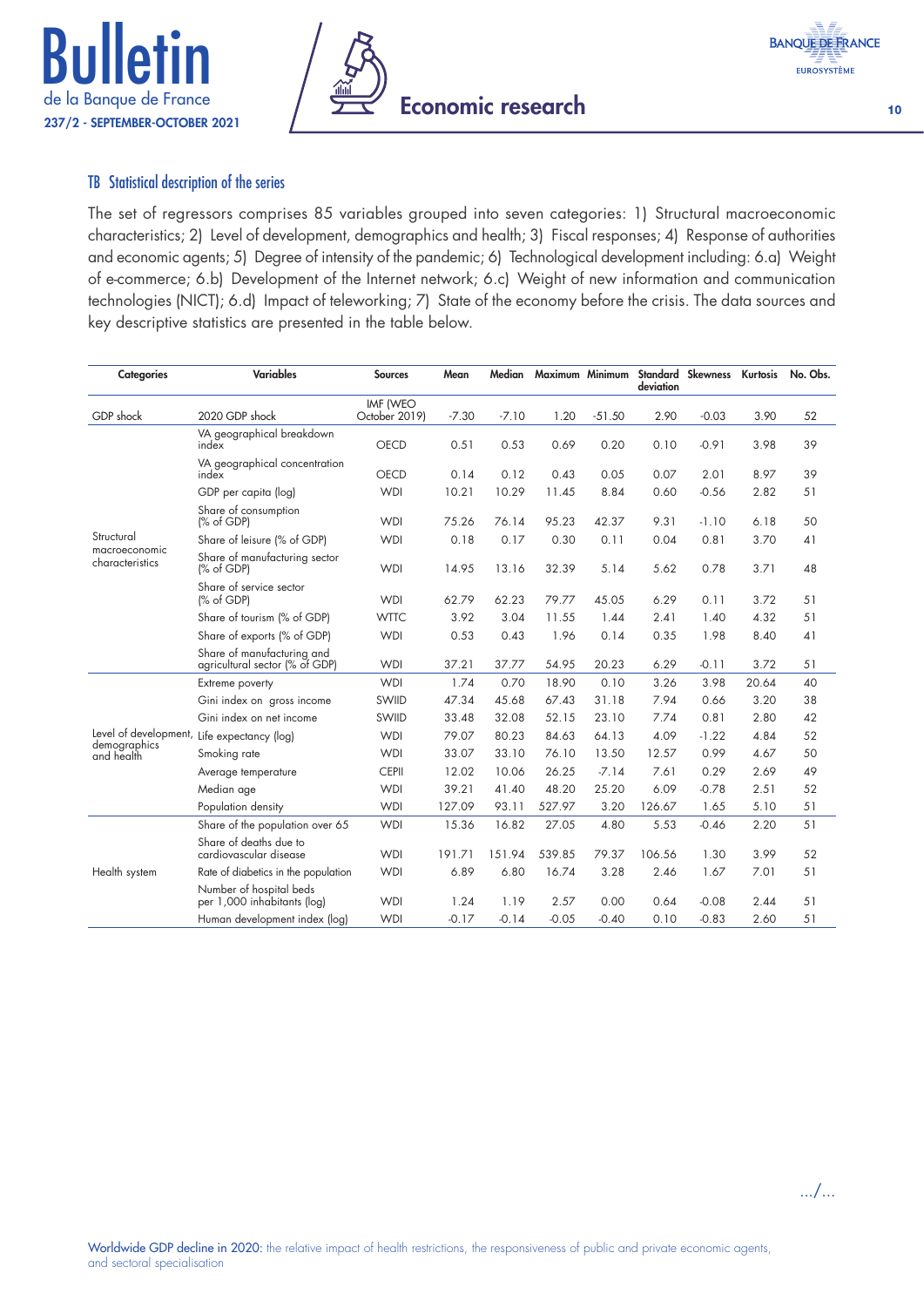# **Bulletin** 237/2 - SEPTEMBER-OCTOBER 2021





11

| <b>Categories</b>                                 | <b>Variables</b>                                                                                                                              | <b>Sources</b>              | Mean    | Median  | Maximum Minimum                            |          | deviation             | Standard Skewness Kurtosis |       | No. Obs. |
|---------------------------------------------------|-----------------------------------------------------------------------------------------------------------------------------------------------|-----------------------------|---------|---------|--------------------------------------------|----------|-----------------------|----------------------------|-------|----------|
|                                                   | Discretionary fiscal measures<br>(above the line): accelerated<br>expenditure/ deferred income                                                | IMF                         | 2.10    | 1.27    | 7.88                                       | 0.00     | 2.22                  | 1.30                       | 3.81  | 30       |
|                                                   | Discretionary fiscal measures<br>(above the line): total excl.<br>accelerated expenditure/<br>deferred income                                 | IMF                         | 5.39    | 4.86    | 19.45                                      | 0.65     | 3.49                  | 1.62                       | 6.97  | 48       |
|                                                   | Discretionary fiscal measures<br>(above the line): excl. health                                                                               | IMF                         | 4.82    | 4.30    | 19.19                                      | 0.45     | 3.48                  | 1.83                       | 7.85  | 45       |
|                                                   | Discretionary fiscal measures<br>(above the line)                                                                                             | IMF                         | 6.90    | 6.20    | 19.45                                      | 0.83     | 4.21                  | 0.91                       | 3.51  | 49       |
|                                                   | Discretionary fiscal measures<br>(above the line): incl. automatic<br>stabilisers                                                             | IMF                         | 10.93   | 10.92   | 21.58                                      | 4.64     | 3.97                  | 0.68                       | 3.22  | 31       |
| Fiscal responses                                  | Economic support index <sup>a)</sup>                                                                                                          | Oxford<br>University        | 67.25   | 70.74   | 100.00                                     | 0.00     | 21.78                 | $-0.64$                    | 3.38  | 52       |
|                                                   | "below the line" liquidity<br>measures excl. guarantees                                                                                       | IMF                         | 0.87    | 0.46    | 6.05                                       | 0.00     | 1.17                  | 2.78                       | 11.99 | 36       |
|                                                   | "below the line" liquidity<br>measures: guarantees                                                                                            | <b>IMF</b>                  | 6.30    | 4.17    | 32.78                                      | 0.18     | 6.81                  | 2.21                       | 8.05  | 39       |
|                                                   | Liquidity measures incl.<br>guarantees                                                                                                        | IMF                         | 6.92    | 4.39    | 32.98                                      | 0.45     | 6.98                  | 2.23                       | 8.28  | 44       |
|                                                   | Total support excl. automatic<br>stabilisers                                                                                                  | IMF, OECD                   | 13.61   | 12.00   | 39.93                                      | 0.83     | 9.16                  | 1.19                       | 4.55  | 48       |
|                                                   | Total support incl. automatic<br>stabilisers                                                                                                  | IMF, OECD                   | 12.82   | 11.39   | 37.68                                      | 4.80     | 6.06                  | 2.44                       | 10.42 | 31       |
|                                                   | Change in primary balance<br>$(2020 \text{ vs } 2019)$                                                                                        | IMF                         | $-6.19$ | $-6.13$ | $-1.26$                                    | $-12.44$ | 2.84                  | $-0.21$                    | 2.11  | 49       |
|                                                   | Government spending<br>(% of GDP)                                                                                                             | <b>OECD</b>                 | 44.98   | 47.19   | 63.09                                      | 18.12    | 11.14                 | $-0.51$                    | 2.38  | 47       |
|                                                   | <b>Effective Activity Constraint</b><br>Indicator (EACI)                                                                                      | Banque<br>de France         | 46.69   | 46.53   | 76.01                                      | 16.99    | 13.99                 | $-0.01$                    | 2.48  | 51       |
|                                                   | Governance index <sup>b)</sup>                                                                                                                | World Bank                  | 4.64    | 5.47    | 10.68                                      | $-4.26$  | 4.33                  | $-0.37$                    | 2.02  | 52       |
|                                                   | Managed quarantine strategy<br>(dummy variable)                                                                                               | Baker (M.)<br>et al. (2020) | 0.14    | 0.00    | 1.00                                       | 0.00     | 0.35                  | 2.04                       | 5.16  | 52       |
|                                                   | Managed quarantine strategy<br>(variation in the number of<br>deaths between $Q2$ and $Q4$                                                    | John Hopkins<br>University  | 434.75  |         | 430.49 1243.91                             | 0.00     | 326.08                | 0.35                       | 2.37  | 52       |
|                                                   | Level of the health constraint<br>sub-indicator at the 100-case<br>threshold weighted by the<br>number of days late relative to<br>28 January | Oxford<br>University        |         |         | 1,873.42 1,527.01 7,440.68                 |          | $0.00 \quad 1,491.58$ | 1.30                       | 5.20  | 52       |
| Response of<br>authorities and<br>economic agents | Level of the health constraint<br>sub-indicator at the 100-case<br>threshold                                                                  | Oxford<br>University        | 41.91   | 37.45   | 90.74                                      | 0.00     | 25.28                 | 0.29                       | 2.10  | 52       |
|                                                   | Number of days to reach<br>100 cases since 28 January                                                                                         | John Hopkins<br>University  | 40.96   | 41.00   | 82.00                                      | 19.00    | 10.08                 | 0.90                       | 7.11  | 52       |
|                                                   | <b>Business confidence</b>                                                                                                                    | <b>OECD</b>                 | 99.12   | 99.43   | 101.32                                     | 96.03    | 1.13                  | $-0.37$                    | 3.24  | 39       |
|                                                   | Consumer confidence                                                                                                                           | OECD                        | 99.70   | 99.54   | 102.49                                     | 96.49    | 1.27                  | $-0.25$                    | 3.37  | 37       |
|                                                   | Level of the Oxford Stringency<br>Index at the 100-case threshold                                                                             | Oxford<br>University        | 39.86   | 37.61   | 75.00                                      | 6.25     | 18.95                 | 0.23                       | 2.07  | 52       |
|                                                   | Oxford Stringency Index                                                                                                                       | Oxford<br>University        | 68.10   | 70.00   | 93.78                                      | 24.21    | 12.56                 | $-0.79$                    | 4.98  | 52       |
|                                                   | Level of the Oxford Stringency<br>Index at the 100-case threshold<br>weighted by the number of days<br>late relative to 28 January            | Oxford<br>University        |         |         | 1,741.78 1,509.01 6,036.02 281.25 1,170.68 |          |                       | 1.23                       | 4.94  | 52       |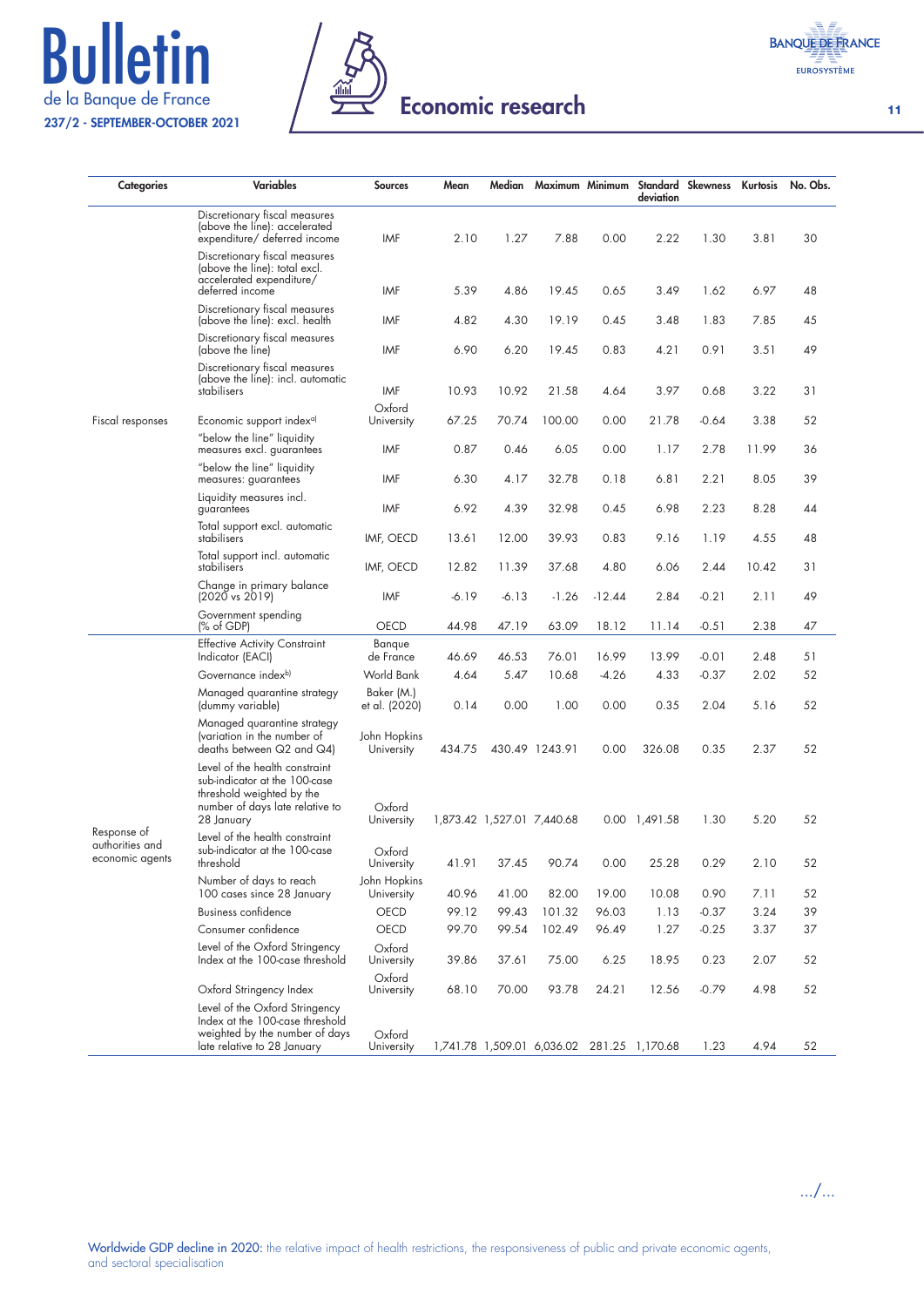# **Bulletin** 237/2 - SEPTEMBER-OCTOBER 2021



| <b>BANOUE DE FRANCE</b> |
|-------------------------|
| <b>EUROSYSTÈME</b>      |

| <b>Categories</b>                     | <b>Variables</b>                                                         | <b>Sources</b>               | Mean  | Median |       |         | deviation | Maximum Minimum Standard Skewness | Kurtosis | No. Obs. |
|---------------------------------------|--------------------------------------------------------------------------|------------------------------|-------|--------|-------|---------|-----------|-----------------------------------|----------|----------|
|                                       | Number of deaths<br>per available hospital bed                           | John Hopkins<br>University   | 0.05  | 0.01   | 0.24  | 0.00    | 0.07      | 1.44                              | 3.91     | 51       |
| Degree of intensity                   | Rate of positive cases                                                   | John Hopkins<br>University   | 0.06  | 0.03   | 0.42  | 0.00    | 0.08      | 2.86                              | 11.31    | 48       |
| of the pandemic                       | Total number of cases<br>per million (log)                               | John Hopkins<br>University   | 7.03  | 7.28   | 9.59  | 2.93    | 1.40      | $-0.63$                           | 3.14     | 52       |
|                                       | Total number of deaths<br>per million (log)                              | John Hopkins<br>University   | 3.80  | 3.96   | 6.73  | $-1.22$ | 1.83      | $-0.47$                           | 2.72     | 52       |
|                                       | Business-to-consumer online<br>sales index                               | OECD                         | 77.98 | 82.80  | 96.40 | 38.90   | 15.91     | $-0.93$                           | 2.70     | 49       |
|                                       | 100 mbps Internet connection                                             | <b>OECD</b>                  | 36.58 | 35.58  | 88.55 | 0.10    | 23.29     | 0.29                              | 2.41     | 30       |
|                                       | 30 mbps Internet connection                                              | <b>OECD</b>                  | 61.08 | 68.00  | 98.87 | 8.60    | 24.67     | $-0.65$                           | 2.64     | 31       |
|                                       | Access to fibre                                                          | <b>OECD</b>                  | 30.63 | 21.96  | 81.65 | 0.16    | 24.12     | 0.66                              | 2.33     | 36       |
| Technological                         | Share of households with<br>Internet access > 30 mbps                    | OECD                         | 86.08 | 88.19  | 99.80 | 58.47   | 11.62     | $-1.00$                           | 3.00     | 27       |
| development:<br>e-commerce            | Share of rural households with<br>Internet access > 30 mbps              | OECD                         | 62.64 | 64.14  | 98.90 | 9.32    | 23.09     | $-0.31$                           | 2.52     | 27       |
| and Internet                          | Online purchases                                                         | <b>UNCTAD</b>                | 56.97 | 60.18  | 86.75 | 10.21   | 20.45     | $-0.57$                           | 2.50     | 37       |
|                                       | Share of online sales<br>(% of GDP)                                      | <b>UNCTAD</b>                | 2.98  | 2.40   | 9.30  | 0.80    | 1.94      | 1.24                              | 4.24     | 39       |
|                                       | Share of online buyers<br>(% of population)                              | <b>OECD</b>                  | 42.80 | 43.00  | 84.00 | 5.00    | 24.48     | $-0.01$                           | 1.74     | 51       |
|                                       | Share of online buyers<br>(% of Internet users)                          | <b>OECD</b>                  | 51.00 | 53.00  | 87.00 | 7.00    | 24.16     | $-0.26$                           | 1.82     | 51       |
| Technological                         | Business R&D spending<br>(% of GDP)                                      | <b>OECD</b>                  | 1.26  | 0.96   | 4.23  | 0.07    | 0.94      | 1.21                              | 4.35     | 36       |
| development:                          | NICT patent                                                              | OECD                         | 19.98 | 15.17  | 53.86 | 6.17    | 12.51     | 1.15                              | 3.41     | 32       |
| weight of R&D NICT                    | Business spending on R&D<br>information (% of GDP)                       | OECD                         | 0.34  | 0.22   | 2.44  | 0.00    | 0.50      | 2.96                              | 11.96    | 36       |
|                                       | Share of pre-crisis<br>"teleworkable" jobs                               | Dingel (J.) &<br>Neiman (B.) | 0.34  | 0.35   | 0.53  | 0.15    | 0.08      | $-0.25$                           | 2.85     | 37       |
|                                       | Share of pre-crisis<br>"teleworkable" jobs<br>in the European Union      | Eurostat                     | 14.81 | 11.60  | 35.70 | 0.70    | 10.35     | 0.51                              | 2.14     | 29       |
| Technological                         | Financial sector VA<br>(% of total VA)                                   | <b>OECD</b>                  | 5.92  | 4.84   | 27.28 | 2.04    | 4.09      | 3.85                              | 20.01    | 40       |
| development:<br>impact of teleworking | VA of the information and<br>telecommunication sector<br>(% of total VA) | <b>OECD</b>                  | 4.83  | 4.59   | 11.19 | 1.76    | 1.94      | 1.42                              | 5.31     | 40       |
|                                       | VA of the sciences sector<br>(% of total VA)                             | <b>OECD</b>                  | 9.50  | 9.71   | 15.22 | 1.82    | 2.69      | $-0.19$                           | 3.58     | 39       |
|                                       | VA of the "teleworkable" sector<br>(% of total VA)                       | OECD                         | 19.92 | 18.59  | 45.84 | 10.13   | 6.11      | 1.95                              | 9.44     | 39       |

12